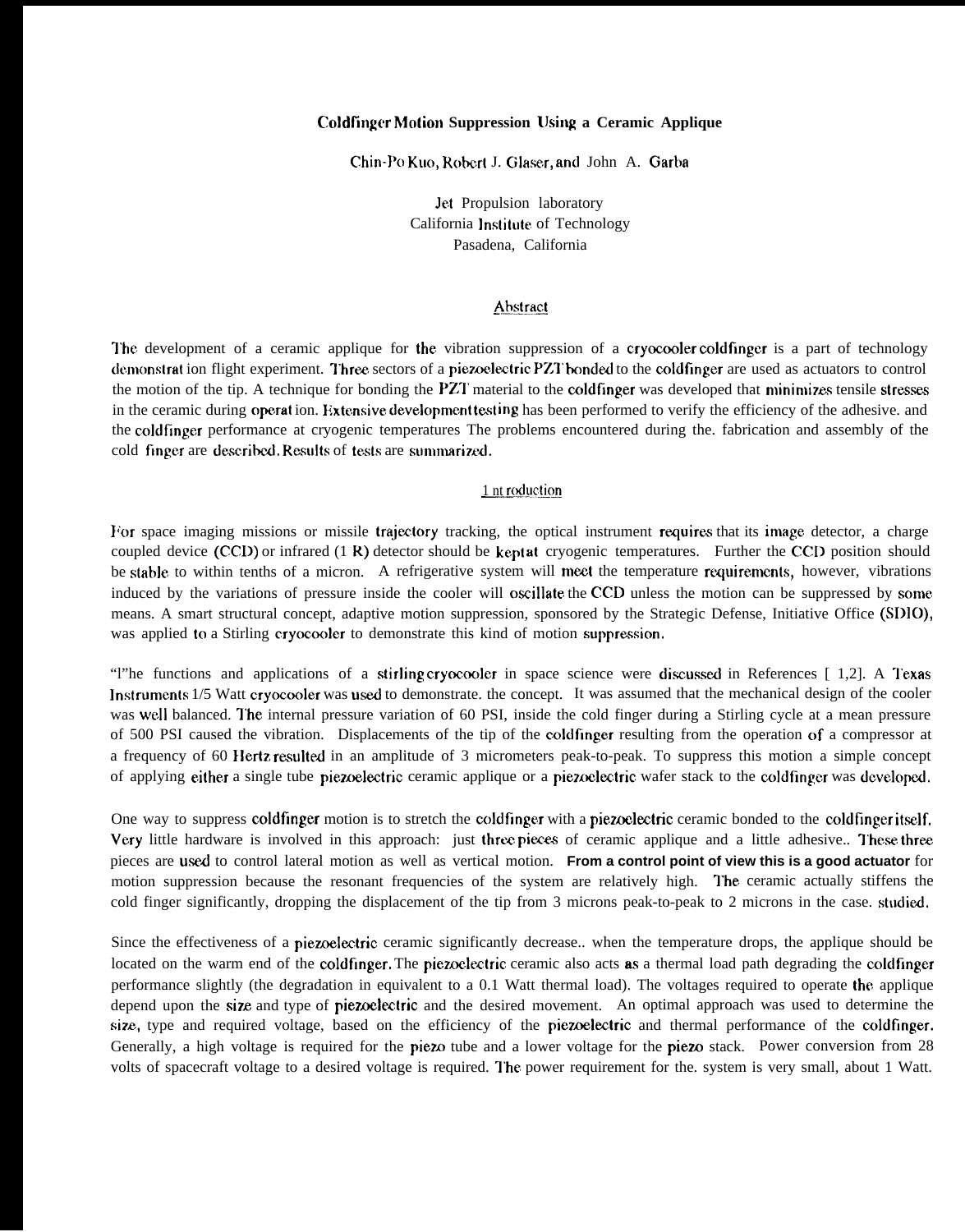The bonding process for attaching the ceramic to the coldfinger poses potential problems, Flight qualified adhesives must be used to avoid outgassing. Potential material property changes are. expected because of the large temperature extremes involved. The bond line must be thin to minimize losses from the ceramic. Uniformity of the bond line thickness is very important to achieve uniform response in the three directions. Significant bond line shear may develop which must be controlled to avoid debonding of the ceramic. A very large number of operating cycles are required which can fatigue the adhesive or the ceramic. A simple process that appears to have solved all of these problems has been successfully demonstrated.

'l'he object ive of the cooler vibrat ion experiment on the STRV- 1 b is to demonstrate, piezo elect ric act uator technology in space. The ceramic applique part of the experiment represents an effort to develop a simple vibration suppression technology applicable to cryo-coldfingers. This paper describes the development of applique ceramics for this application.

# **Adaptive Structural Concept**

Theoretically, the tip movement of a coldfinger moves only in a vertical direction at the compressor operating frequency, but a lateral motion is observed experimentally. An actuator can be used with a feedback control loop to strain the coldfinger at 180° out of phase with the excitation so that the tip movement is suppressed. It is required that the adaptive concept be implemented with a minimum impact to the coldfinger design. Bonding an actuator to the. coldfinger with an adhesive will not change. the coldfinger design but will reduce the thermal performance of the cryocooler.

Various ferrous piezoelectric ceramics can function as the actuator. Electrostrictive ceramic material was initially considered. This material is attractive due to its low hysteretic property. It **was dropped from consideration hccause of its temperature** dependent characteristics. Instead piezoelectric (PZT) material was considered as an actuator. The soft PZT, 5H, was chosen because of its better performance. at the temperature of the root of the coldfinger. Two 5H piezoelectric devices were investigated for this application, First a 1 mm thick piezoelectric tube was tried with the poling direction along the radius of the tube. Second a piezoelectric stack with a wafer thickness of .005 " (M IL) and a hole in the center (OD of 5 inches and 11) of .264 inches) was tried. The poling direction for the stack is perpendicular to the cross section of the stack.

The basic concept **for these two applications to the coldfinger is completely different; the tube will shorten** when the voltage is applied, which means that the tube is under tension and the coldfinger is under compression. On the other hand, the stack will elongate, with applied voltage, which means that the stack is under compression and the coldfinger is under tension.

It is preferred that the piezoelectric be under compression while it is actuated so cracking in the PZT can be prevented. For long life applications, the coldfinger was expanded by applying internal pressure while the piezoelectric was bonded to it. Creep of the adhesive and the piezo may reduce pre-compression. To be conservative, it was assumed that the piezo actuator material will operate under tension. To identify what the potential problems are, a teat of the piezo actuator under tension was performed in the laboratory.

A tube shaped actuator has a tendency to crack if the applied voltage is beyond its limit voltage. Recommended practice limits the applied voltage below 40% of the poling voltage. In order to limit the height of the piezo tube in this application, the voltage needed may exceed the limit. Also, the tube piezo can only be used to compensate a vertical movement. The horizontal motion cannot be controlled. Therefore, the tube piezo and stack piezo were cut into three equal sectors and were bonded to the cold finger 120° apart with a gap between them, Figure 1. A common ground is used among them. When equal voltages are applied to all three sectors they function as a single tube piezo actuator; only vertical movement is suppressed. When a different voltage is applied to each sector, the vertical movement is the average of the motion of the three sectors and the horizontal movement is the sum of the lateral motion of **every** sector. The three sector approach has the ability to suppress motions in both lateral and longitudinal directions and the cracking limitation in the tube was eliminated. The only drawback is the efficiency of the actuator drops slightly compared to the uncut tube. For this application, a tube piezo was emphasized.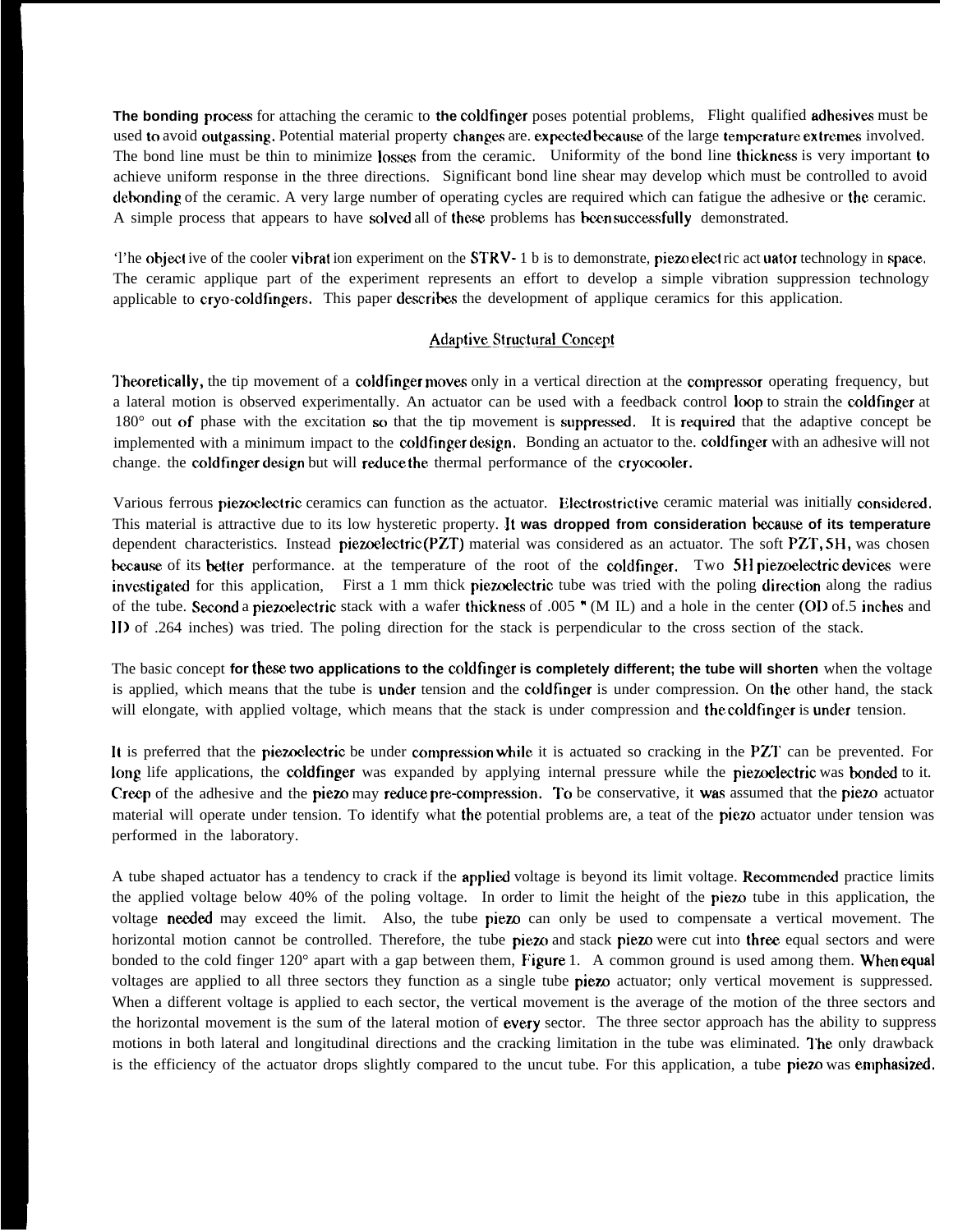Another small problem with the. segmented approach was providing electrical insulation among the sectors. 1 f the segments were bonded together or otherwise were not free. to travel, the lateral motion was impaired, Also, there was considerable danger of shorting of the segments. The required electrical insulation was assured by inserting a kapton film in the gap and providing for freedom of travel between the segments.

An uncut tube piezo and a stack piezo, both bonded to an inconel coldfinger, Figure 2, were set up in the laboratory to verify the cracking phenomenon and the maximum limits of the operating voltage. Verification of cycling fatigue of the bonding adhesive and the piezo itself was another objective of the test. Results are summarized in the test section.



**Figure 2. Coldfingers**



**Figure 1. Ceramic Geometry** 

# Ceramic **Applique Optimization**

The ceramic applique is a **piezo** ceramic device applied to the root of the coldfinger. Conductive material is attached to the ceramic on either side creating a capacitor. When a voltage., V, is applied across the two conductive plates, the ceramic changes its height, h, proportionately. The change. in the dimension will be used to suppress motion at the tip of the coldfinger caused by pressure changes inside. Also, the applique will be split into three parts to allow control of lateral motions.

Several parameters must be established to design the ceramic applique. The height of the piezo, h, must be minimized since the piezo will act as a thermal load path on the coldfinger. The height should be as short as possible to minimize the cooling loss. The thickness of the ceramic, t, must be as thin as possible (a manufacturing limit) to get optimum performance. However, the voltage, V, used with a thin ceramic is limited to half the poling voltage. The maximum poling voltage is proportional to the ceramic thickness. The operating voltage, V, must be selected so that the power losses are not too severe. However, the performance is proportional to the voltage, so it is desirable to operate at a voltage as high as possible, These conflicting constraints create a design problem.

It is always possible to search the parameter space to find the optimum value. However, this become.. computationally intensive unless the answer is fairly well known from the start, The ceramic applique optimization is an example of the simplest analytical case, when the objective function is monotonic in its parameters. Under these circumstances, the optimum must fall along the **boundaries** described by the constraints with equality for the constraint value. If the constraints are also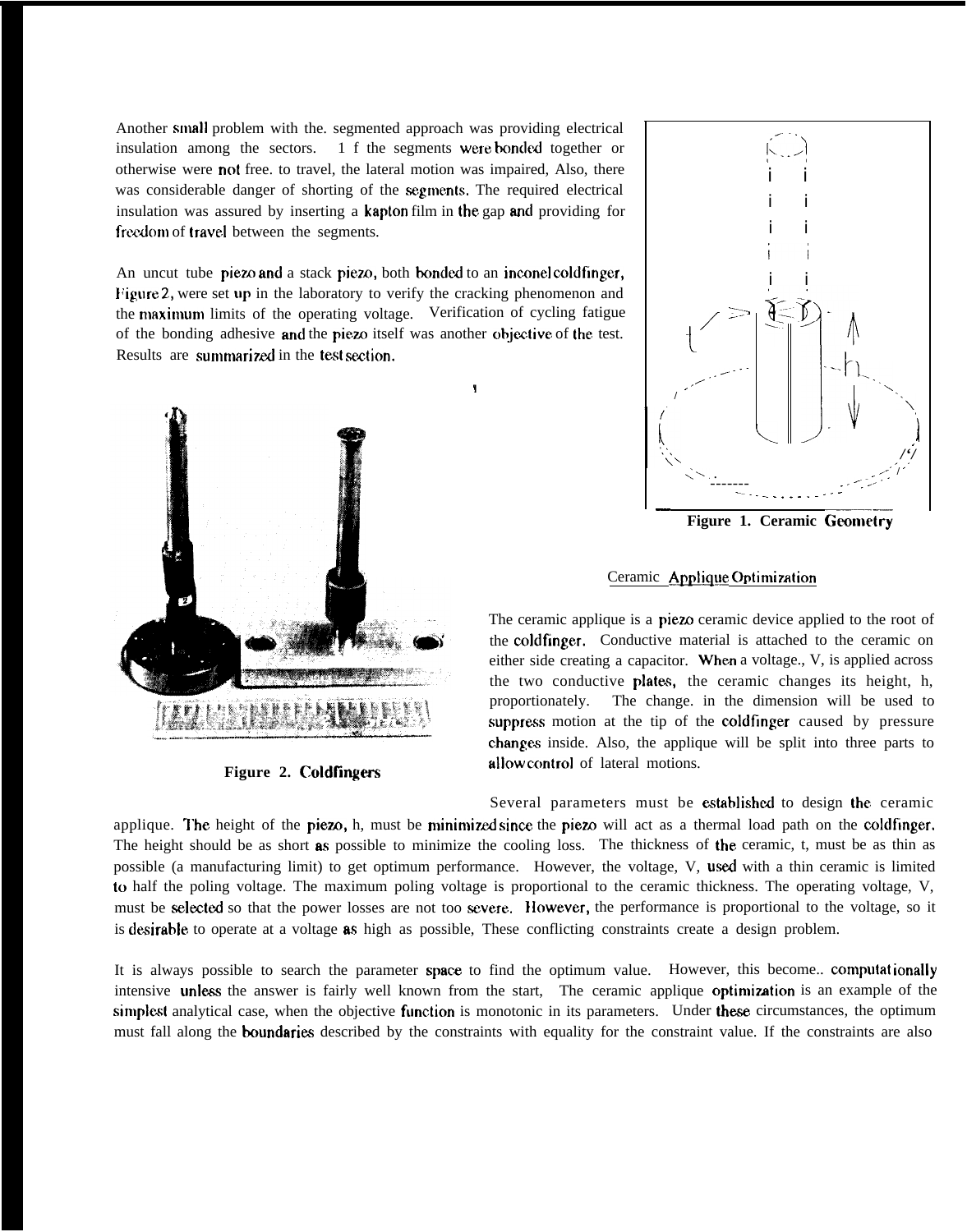$MIN h$ 

Subject to:

\n- 1) 
$$
Power(V, h, t)
$$
:  $\frac{C(h, t)}{n(V)} \leq P_{\text{max}}$
\n- 2)  $P_{\text{old}}(V, t)$ :  $V \leq r p t$
\n- 3) *Minimum Thickness(t)*:  $t \geq t_{\text{min}}$
\n

4) Displacement(V,h,t):  $d_{31}$  ---  $g S(t) > x$ 

Where:

Capacitance(h,t):  $C(h,t) = 2 K \epsilon_0 \pi \frac{1}{\ln(OD/ID)} \approx 2 K \epsilon_0 \pi \frac{h}{t} R$ *Efficiency*(V):  $\eta(V) \sim -.152$ .  $\ln \frac{V}{3162}$   $\eta(100) = .75x,70$  and  $\eta(1000) = .25x.70$ Stiffness Ratio(t):  $S(t) = \frac{A_c E_c}{A_c E_c + A_s} - F$ .  $\sim \sim -\sim \sim \sqrt{w}$ Design objectives:<br>  $P_{\text{max}} =$  power = 1,0 Watt<br>
x = displacement = 2,953x 10<sup>5</sup> inches Design Parameters:  $h =$  height of the ceramic  $t$  = thickness of the ceramic  $V =$  voltage applied across the ceramic Ceramic properties:  $d_{31}$  = piezo electric effect = 1.079X 10" inches/volt = dielectric constant =  $2,248X$  10<sup>-13</sup> farads/inch  $\epsilon_0$  $= 6.96 \times 10^6$  psi  $E_c$  = Young's modulus = dielectric ratio =  $3400$  (dimensionless)<br>= minimum thickness =  $1.969X$  10<sup>2</sup> inches  $\boldsymbol{K}$  $t_{\rm min}$ Cooler/Coldfinger: Processes:  $E_s$  = Young's mod. = 30X 10<sup>6</sup> psi  $p$  = poling voltage/inch = 40x 10<sup>3</sup> volts/inch<br> $f =$  Drive frequency = 50 Hz  $r =$  usable/poling voltage = 1/2  $R =$  radius = 0.125 inches  $g$  = transmission of glue = 1/3<br>  $w$  = wall thickness = 0.004 inches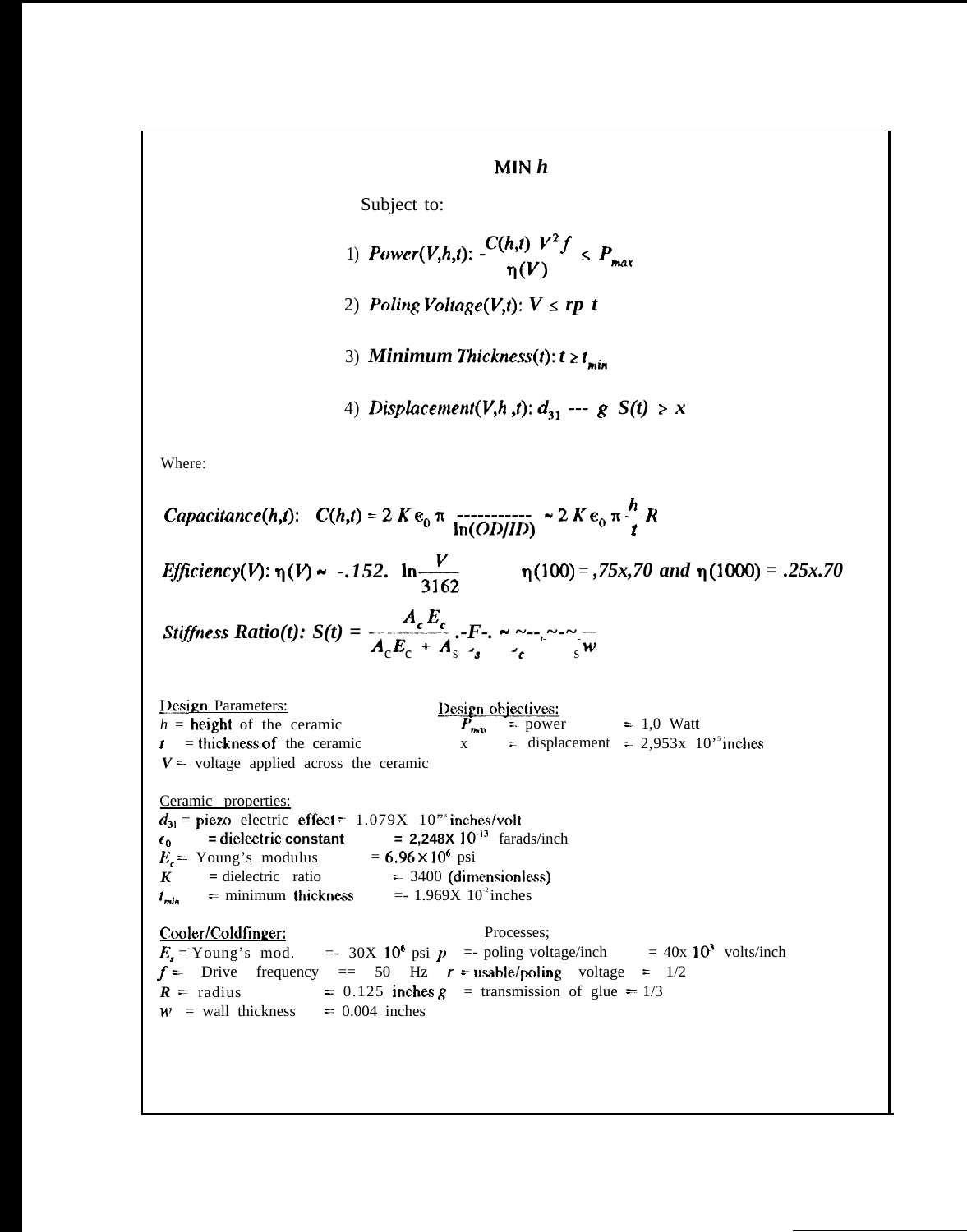

Figure 3. Optimum Parameter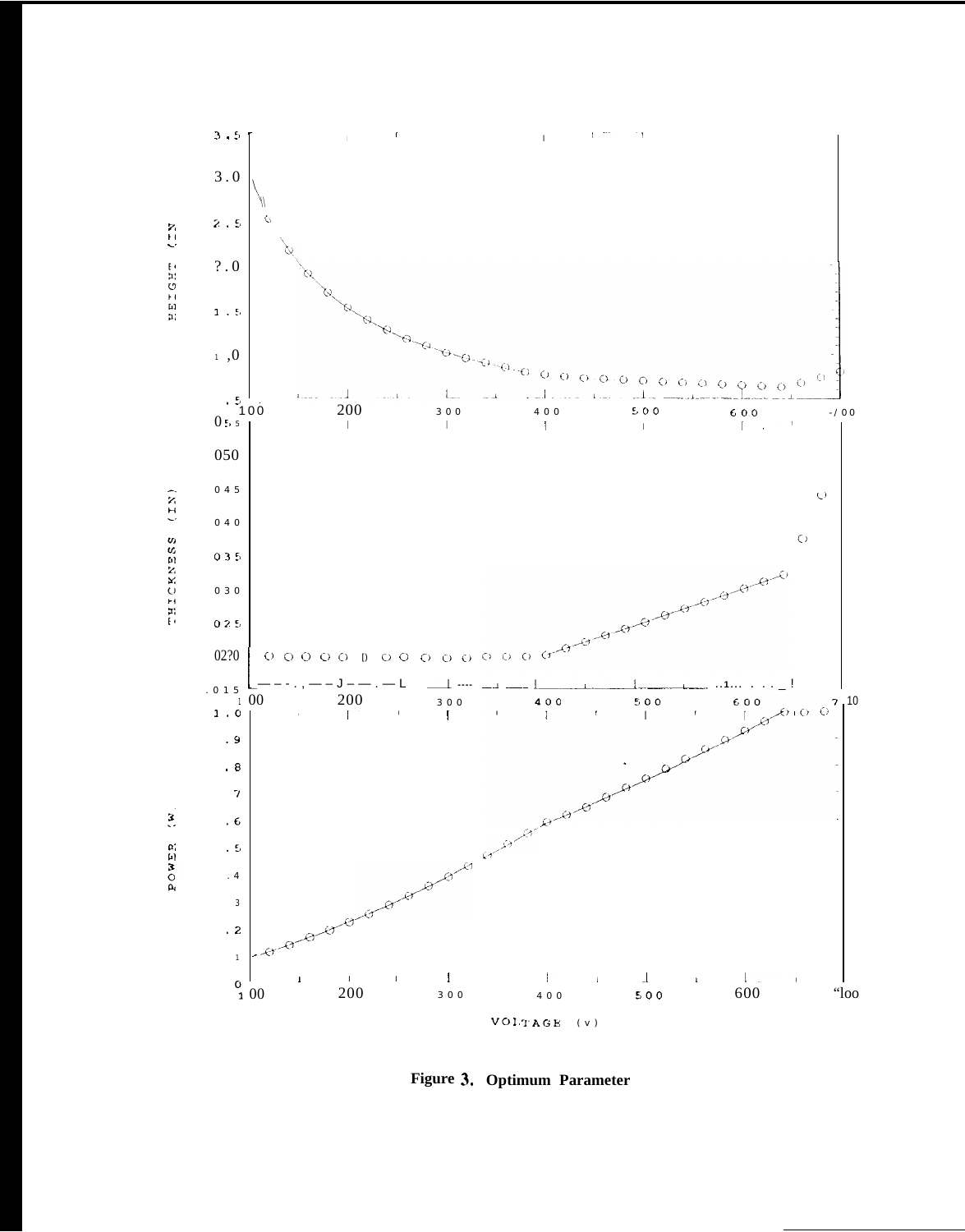monotonic in their parameters, then the optimum must occur at the intersection of two or more constraint equations. This is called the simplex method.

The power equation does not reflect the ceramic applique optimizat ion for the application. It is possible, that the fundamental frequency, f, can be utilized to reduce the power requirement through a tuned power driver. The efficiency,  $\lambda$ , has not been est i mated accurately as yet either. Instead two reasonable  $\lambda$  values were estimated and a smooth curve was passed through these estimates.

The poling voltage equation and the minimum thickness equations are well established and are developed by the manufacturer of the ceramic material. It is not clear if other manufacturers will agree with these quat ions. I'he equations used for this optimization are listed in the next page.

These equations have been programmed and the results have been found using the global search technique (circles) and the simplex method (line-s) in Figure. 3. The displacement and minimum thickness equations are effective. at low voltages, At around 390 volts the poling voltage and the displacement equations are effective. Finally, the. power limit is reached and all three equations are effective at the optimal thickness level.

The nominal case resulted in a minimum height,  $h = 0.6$  in, with thickness  $t = 0.032$  in, and voltage  $v = 640$  Volts. These three curves are plotted versus voltage in Figure 3.

# **Adhesive Selection**

An important element in integrating the actuator to the coldfinger is the bonding agent, the adhesive. The. requirements for a suitable adhesive are that it should have a high shear rigidity, high dielectricity, space qualified properties, and high workability. A wide range of adhesives are available in the industry. Adhesives ranging from a powder type to an epoxy base were investigated.

The test specimen for evacuating the adhesive consisted of two identical pieces of 5H piezoelectric strip, 3 inches by  $1/2$  inches and .039 inches in thickness bonded by an adhesive back to back on a 20 MIL thick aluminum strip, 5 inches by 1  $/2$  inches, Figure 4. Interferometric metrology was used to measure the response of the tip movement of the specimen when voltage was energized, Figure S. The thickness of the adhesive was controlled within 1.0 MIL to  $1.5$  MIL.

I'hese test results were compared with the movement of a sample consisting of two free 5H piezoelectric strips, without aluminum strip between them. There was strong evidence that the powder type adhesive has lower strength and could easily be peeled off. It was not a good candidate. Ten epoxy type adhesives were initially chosen based upon their published data of rigidities and space applications. Figure 6 shows the. test results. A strong preference toward the HY-SOL 9396 adhesive is indicated. HY-SOL 9396 has akso been space qualified [3], The test specimen has a 7.7 microns tip movement at 400 volts. The efficiency is 80 percent. IIY-SOL 9396 was chosen as the. adhesive to be used for this applicat ion.

### ~abrication Process

During the fabrication of the adaptive coldfinger and the piezoelectric ceramic assembly, numerous problems were encountered. Two techniques are **available** for cutting the tube, a laser and a mechanical diamond saw. The heat generated by the laser made the electrode peel off and the material **depoled** along the cutting **edges.** It degraded the ceramic making it unacceptable for this application. Using the **mechanical** cutting device sometimes created trackings in the sectors even when a mandrel was inserted to hold the tube. Also, a slight variation in the size among three sectors after cutting was unavoidable.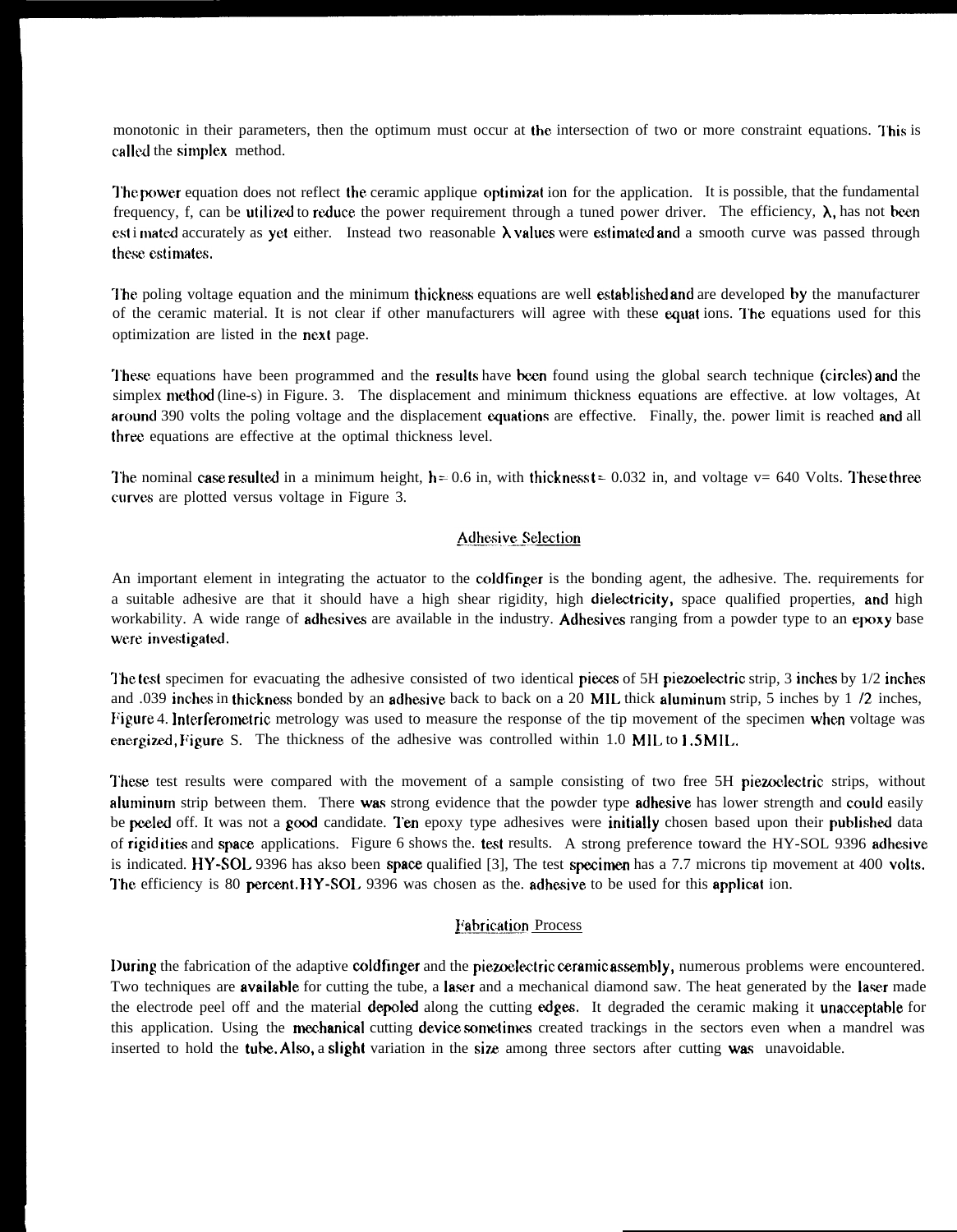The uniformity of the thickness of the adhesive between the ceramic and the coldfinger is a crucial factor determining the relative effectiveness of the three sectors of the ceramic piezo. A variable thickness induced not only uneven vertical deformation but also resulted in lateral mot ion. A small percentage of uniform glass breads was mixed into the adhesive to function as spacers in order to control the uniformity of the thickness. When an external pressure was applied, the excess adhesive was forced out and the thickness of the adhesive was controlled by the diameter of the glass Figure 4. Adhesive Test Specimen bread. A uniform thread wrapped around the coldfinger



also was used as a spacer. A clamp was used to hold the. sectors in place and to apply pressure to the sectors. This clamp was precisely machined to match the exact outside diameter of the ceramics.

The adhesive used has a high dielectric property. It can be considered as a electric isolator between piezo sector and the inconel coldfinger. Air bubbles trapped inside the adhesive during mixing decrease the electric isolation. To control the air bubbles a vacuum procedure was used. A thin layer of primer was applied to the inconel coldfinger and fully cured before. the adhesive was applied. At the edges of the sector a small adhesive wedge was built to prevent peel off stress concentration at the interface.

It took seven days of room temperature cure for the HY-SOL 9396 to develop to a full strength. An accelerated high temperature cure at 250° F cut the curing period down to two hours. This procedure was used to **assemble** a specimen quickly. The **piezo** made of S11 PZT material did not **depole** at the accelerated temperature. During the curing, the excess adhesive in the gaps among those three sectors was cleaned and a thin kapton film was inserted in the gap to serve as additional insurance. for electric insulation between the individual sectors.

A pressure fixture was used to pressurize the coldfinger to 1000 PSI in order to elongate. the coldfinger during assembly. This insured that the piezoceramic material was under compression after assembly and cure.

To simplify the soldering of the lead to the inside electrode, the inside electrode was wrapped around to the outside of the tube. This wrapped end was inactive since there was no potential across it, thus it was located toward the cold end of the coldfinger. The leads were connected to the electrode either by a soldering gun or by a conductive silver filled adhesive. If a soldering gun is used, the heat impact to the piezo must be limited.



**Figure S.** Adhesive

After implementing all of these careful procedures, an adaptive coldfinger was born. Regardless how Test Setup carefully the work is done, there is always some slight variation in the response among three sectors.

A test must be performed to determine the flexibility matrix of the coldfinger in three major axes corresponding to three sectors, Figure 7. Also, regardless of how carefully the work is done, there are always good specimens and bad specimens with no known fabricat ion difference bet ween them.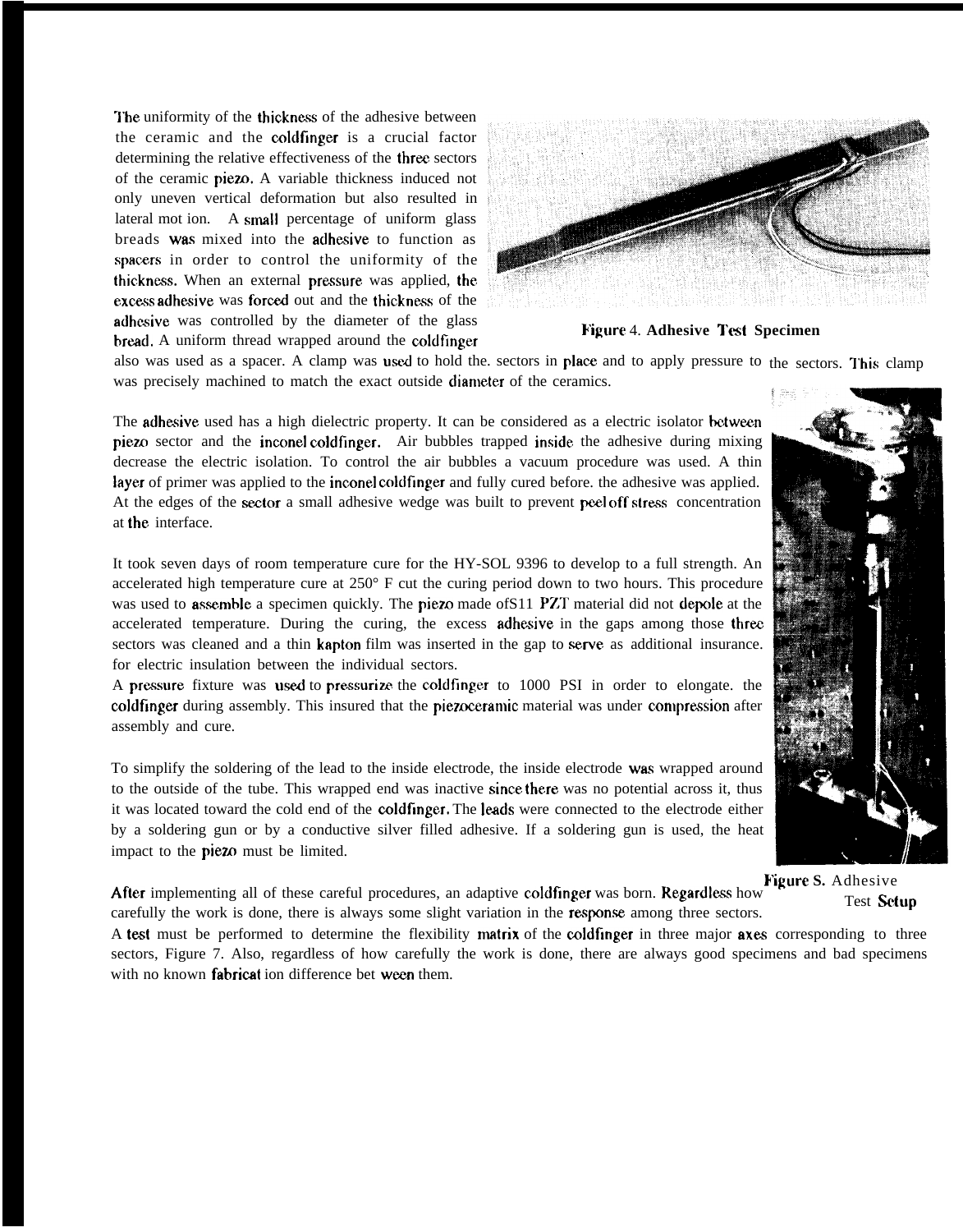# Tests and Results

'l'he tests performed can be divided into two categories; pre-qualification testing and actual coldfinger testing. I'he pre-qualification testing consisted of 1) adhesive testing as mentioned in the previous section, 2) piezoelectric tension tests in conjunction with adhesive tests, 3) fatigue testing of a single tube actuator, 4) cryogenic performance testing, and 5) precursor coldfinger testing. The actual flight coldfingers were performance tested in a flight configuration.

An interferometric laser system was used to measure displacement during the adhesive tests and a noncontact ing eddy current measurement system was used for all the other tests.

In the adhesive test, the 5H PZT piezoelectric elements acted to compress or stretch the central aluminum strip through the shear strain in the *adhesive* when a voltage was applied in the poling direction. 'I'he voltages used ranged from -400 volts to 400 volts. These represent 25 percent of the poling voltage. The test specimens were cycled to  $10,000$  cycles and the data was taken every 100 cycles for the first 1000 cycles and every 1000 cycles after that. No degradation in performances was observed. Test remits for the ten adhesives were reported in Figure. 6. The other significant conclusion obtained from this test was that, when a piezoelectric actuator was bonded to a metal surface, it withstood a tension stress inside the piezo itself without loss of efficiency. This lead to more extensive testing of tension capability of a piezoactuator. **Figure 7. A Coldfinger Lateral Movement Test** 

# **LEFFICIENCY OF ADHESIVE**

**-f-.':'**



**Figure 6. Adhesive Test Rewlts**



The cold finger was **internall**y **pressurized** to 1000 PSI before the actuator was attached. The actuator will be in compression at the operation pressure of 500 PSI. The creep behavior of both the adhesive and the piezoelectric material may eliminate the compressive strain state of the actuator. The worst condition was tested to identify the limit of the actuator under tension. Assuming there was no precompression, a single un-cut tube, was bonded to an inconel coldfinger with HY-SOI, 9396 and tested without internal pressure. When a voltage was applied in the positive poling direction of the piezo, the actuator contracted and compressed the coldfinger forcing the actuator into tension and the coldfinger into compression. A  $600$  volt sinusoidal signal at 200 Hertz was applied to the specimen, a tube piezo specimen as shown in Figure 2, and data was logged every 1 million cycle at 60 Hertz, The results of the performance of the specimen are shown in Figure 8. The performance. of the specimen was not degraded even after 500 millions cycles. After the fatigue test the same specimen was tested in a cryogenic chamber to assess the effects of the temperature. The results showed that the only effect was the decreased performance of the piezoelectrics as predicted based on the material properties of the material.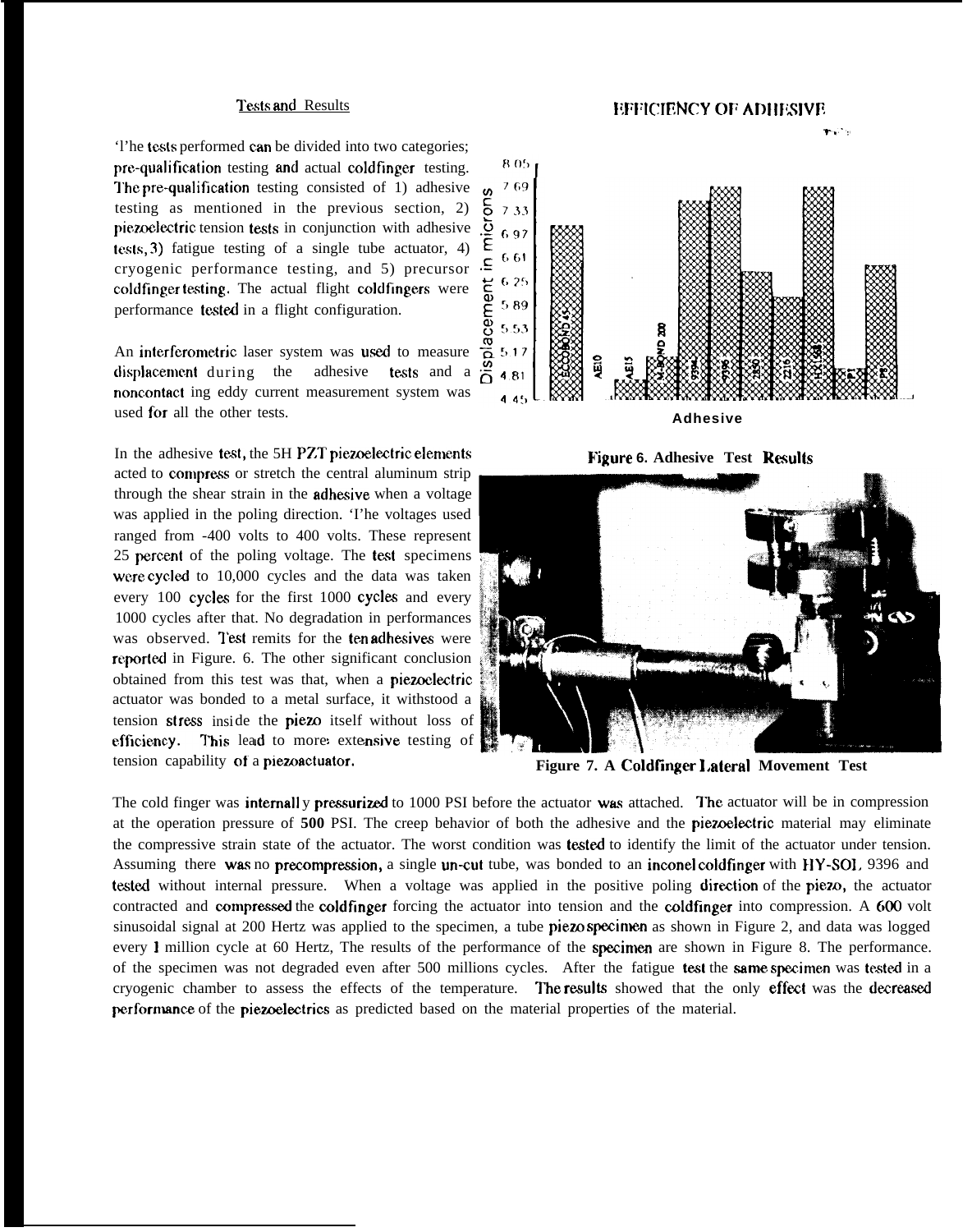

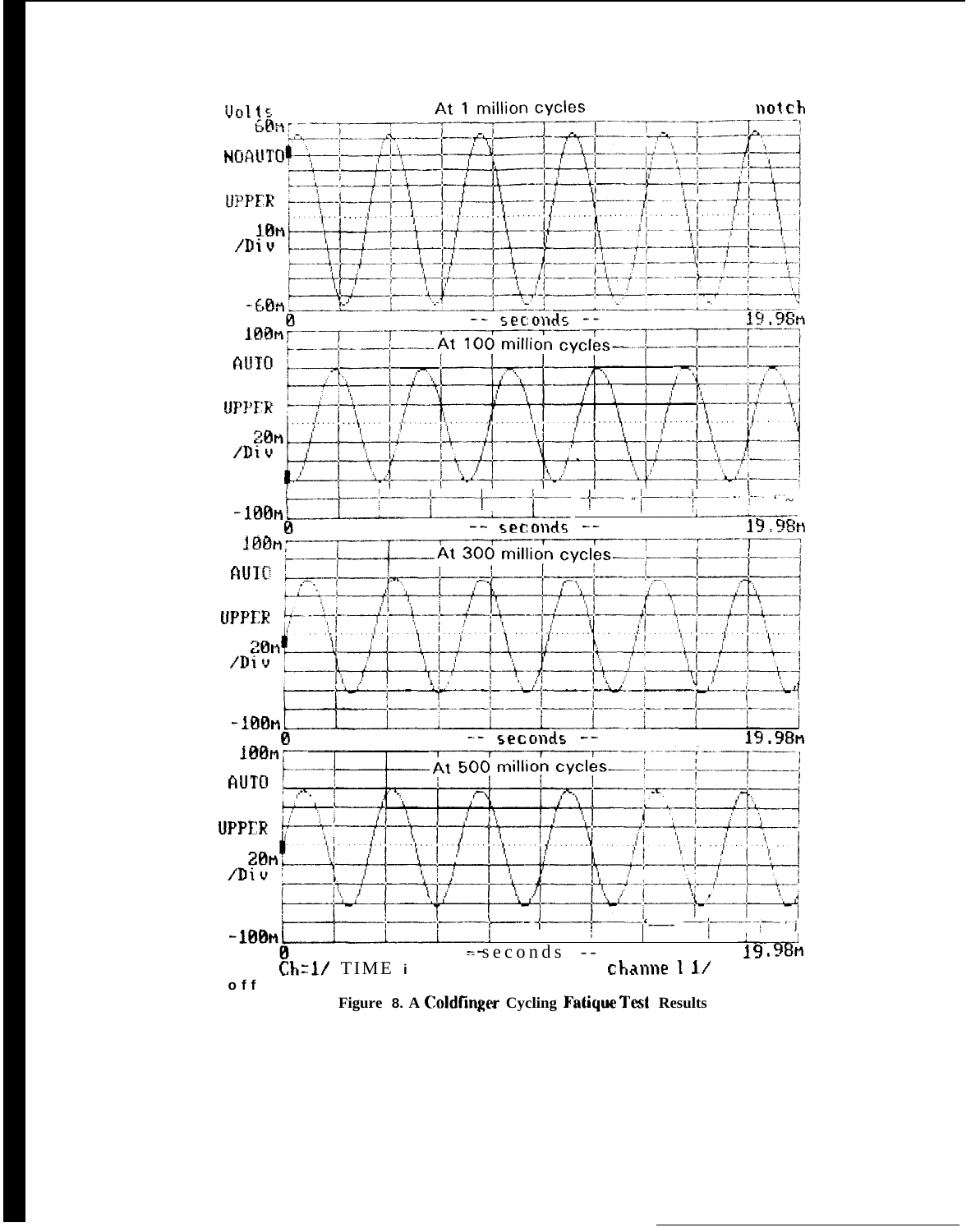The flight coldfinger complete with three sectors of piezoelectrics was tested in a clean room environment to measure a 3 x 3 flexibility matrix required for cent rol purposes. With 600 volts applied to the coldfinger either with an internal pressure of 1000 PSI and without, the vertical direction had a contraction of 4.32 microns with pressure and 3.81 microns without pressure. The relationship between the internal pressure and the performance is shown in Figure 9. The effect of the internal pressure on performance is insignificant. There was a lateral motion associated with non-symmetry of the three sectors. When a single sector of unpressurized cold finger, see Figure 7, was energized with 1000 volts, the ratio of movement in the vertical and lateral directions was 1 to 15. This ratio depends upon the workmanship of fabrication. Discrepancies in lateral motion can be canceled out by the control loop. The piezo stack study initially planned ran into trouble. The stacks as delivered from



Figure 8. Pressure vs. Performance

the manufacturer split along the electrode between layers. Splitting occurred either in shipping or in subsequent handling. It appears that some form of encapsulation or a preload device would be required to make the stacks work. Because of time constraints the stacks were not pursued further in spite. of the fact that they appear superior from the point of view of performance and voltage.

## Acknowledgement

The work described in this paper was carried out by the Jet Propulsion Laboratory, California Institute of Technology, and was sponsored by the Strategic Defense Initiative Organization/Air Force Phillips Laboratory through an agreement with the National Aeronautics and Space Administration.

### Conclusions

Motion of a coldfinger's tip in the range of 2 microns can be controlled by three sectors of piezoelectric PZT bonded to the coldfinger by an adhesive. A substantial tension force can be carried in the piezo if the piezo is reinforced by stronger elements bonded to the side of the piezo. While there may have been some micro cracking in the PZT, the electrode. was still working. Therefore even a micro-cracked PZT works.

The fabrication process for a piezo applique of this type is a serious undertaking with many hazards. Even with a carefully controlled process, differences are **observed between** identical specimens. A certain amount of art remains in this kind of fabrication.

### References

1. Glaser, R. J. Ross, R. G. and Johnson, D. L., "Cryocooler Tip Motion Suppression Using Active Control of Piezoelectric Actuators, " Proceedings of the 7th International Cryocooler Conference, Santa Fe, NM, November 17-19, 1992.